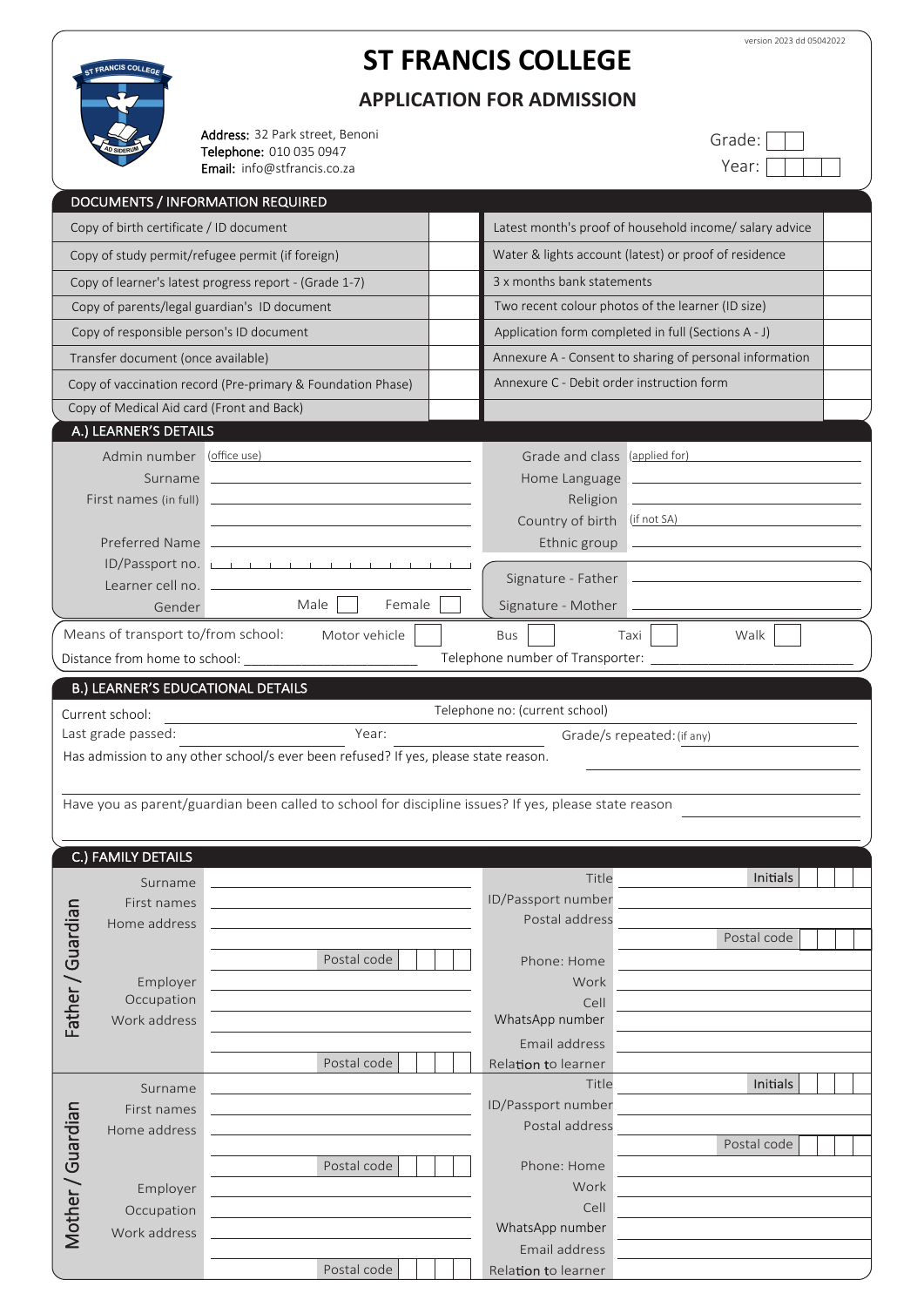| <b>D.) MARITAL STATUS OF PARENTS</b>                    |                    |                                                                                           |                        |                                                                                                                  |                                                                                                                                           |  |
|---------------------------------------------------------|--------------------|-------------------------------------------------------------------------------------------|------------------------|------------------------------------------------------------------------------------------------------------------|-------------------------------------------------------------------------------------------------------------------------------------------|--|
| Married                                                 | Divorced/Seperated |                                                                                           |                        |                                                                                                                  |                                                                                                                                           |  |
|                                                         |                    |                                                                                           | Married but live apart |                                                                                                                  | If Divorced/Separated - Children in custody of                                                                                            |  |
| Widow                                                   | Widower            |                                                                                           | Single                 | Mother                                                                                                           | or Both<br>Father                                                                                                                         |  |
| E.) PERSON RESPONSIBLE FOR ACCOUNT                      |                    |                                                                                           |                        |                                                                                                                  |                                                                                                                                           |  |
|                                                         |                    |                                                                                           |                        |                                                                                                                  |                                                                                                                                           |  |
|                                                         |                    |                                                                                           |                        |                                                                                                                  | Please note that parents will be held jointly and severally liable for the account even if the account is paid by a third party / bursar. |  |
| Surname                                                 |                    |                                                                                           |                        | ID/Passport number                                                                                               | Initials                                                                                                                                  |  |
| First names<br>Postal address                           |                    | the control of the control of the control of the control of the control of the control of |                        | Title<br>Home address                                                                                            |                                                                                                                                           |  |
|                                                         |                    |                                                                                           |                        | WhatsApp number                                                                                                  |                                                                                                                                           |  |
|                                                         |                    |                                                                                           |                        |                                                                                                                  | Postal code                                                                                                                               |  |
| Work address                                            |                    |                                                                                           |                        | Phone: Home                                                                                                      |                                                                                                                                           |  |
|                                                         |                    |                                                                                           |                        | Work<br>Cell number                                                                                              |                                                                                                                                           |  |
|                                                         |                    |                                                                                           |                        | Email address                                                                                                    |                                                                                                                                           |  |
|                                                         |                    |                                                                                           |                        |                                                                                                                  |                                                                                                                                           |  |
| F.) LEARNER MEDICAL INFORMATION                         |                    |                                                                                           |                        |                                                                                                                  |                                                                                                                                           |  |
|                                                         | Medical aid:       |                                                                                           |                        | and the control of the control of the control of the control of the control of the control of the control of the |                                                                                                                                           |  |
| Medical aid number:                                     |                    |                                                                                           |                        |                                                                                                                  |                                                                                                                                           |  |
| Main member name:                                       |                    |                                                                                           |                        | the contract of the contract of the contract of the contract of the contract of the contract of the contract of  |                                                                                                                                           |  |
|                                                         |                    |                                                                                           |                        |                                                                                                                  |                                                                                                                                           |  |
|                                                         |                    |                                                                                           |                        |                                                                                                                  |                                                                                                                                           |  |
| Signature:                                              |                    |                                                                                           |                        |                                                                                                                  |                                                                                                                                           |  |
|                                                         |                    | Main Member of Medical Aid                                                                |                        |                                                                                                                  |                                                                                                                                           |  |
|                                                         |                    |                                                                                           |                        |                                                                                                                  |                                                                                                                                           |  |
|                                                         |                    |                                                                                           |                        |                                                                                                                  |                                                                                                                                           |  |
|                                                         |                    |                                                                                           |                        |                                                                                                                  | HAS THE LEARNER EVER BEEN TREATED FOR THE FOLLOWING?                                                                                      |  |
| HAS THE LEARNER EVER HAD ANY OF THE FOLLOWING DISEASES? |                    |                                                                                           |                        | <b>TB</b>                                                                                                        | Ulcer                                                                                                                                     |  |
| German measles                                          |                    | Mumps                                                                                     |                        | Asthma                                                                                                           | Migraine                                                                                                                                  |  |
| Measles                                                 |                    | Diphtheria                                                                                |                        | <b>Diabetes</b>                                                                                                  | Tonsils                                                                                                                                   |  |
| Chicken pox                                             |                    | COVID-19                                                                                  |                        | Epilepsy                                                                                                         | Heart disease                                                                                                                             |  |
|                                                         |                    |                                                                                           |                        |                                                                                                                  |                                                                                                                                           |  |
|                                                         |                    | IS THE LEARNER ON ANY CHRONIC MEDICATION? PLEASE SPECIFY                                  |                        |                                                                                                                  |                                                                                                                                           |  |
|                                                         |                    |                                                                                           |                        |                                                                                                                  |                                                                                                                                           |  |
|                                                         |                    |                                                                                           |                        |                                                                                                                  |                                                                                                                                           |  |
|                                                         |                    |                                                                                           |                        |                                                                                                                  |                                                                                                                                           |  |
|                                                         |                    | DOES THE LEARNER HAVE ANY ALLERGIES? PLEASE SPECIFY                                       |                        |                                                                                                                  |                                                                                                                                           |  |
|                                                         |                    |                                                                                           |                        |                                                                                                                  |                                                                                                                                           |  |
|                                                         |                    |                                                                                           |                        |                                                                                                                  |                                                                                                                                           |  |
|                                                         |                    |                                                                                           |                        |                                                                                                                  |                                                                                                                                           |  |
|                                                         |                    | HAS THE LEARNER EVER HAD ANY OPERATIONS? PLEASE SPECIFY                                   |                        |                                                                                                                  |                                                                                                                                           |  |
|                                                         |                    |                                                                                           |                        |                                                                                                                  |                                                                                                                                           |  |
|                                                         |                    |                                                                                           |                        |                                                                                                                  |                                                                                                                                           |  |
|                                                         |                    |                                                                                           |                        |                                                                                                                  |                                                                                                                                           |  |
| <b>G. BROTHERS AND SISTERS</b>                          |                    |                                                                                           |                        |                                                                                                                  |                                                                                                                                           |  |
| Name                                                    |                    | Date of Birth                                                                             | Age                    | Grade                                                                                                            | Name of School or Institution                                                                                                             |  |
| 1                                                       |                    |                                                                                           |                        |                                                                                                                  |                                                                                                                                           |  |
| 2                                                       |                    |                                                                                           |                        |                                                                                                                  |                                                                                                                                           |  |
| 3                                                       |                    |                                                                                           |                        |                                                                                                                  |                                                                                                                                           |  |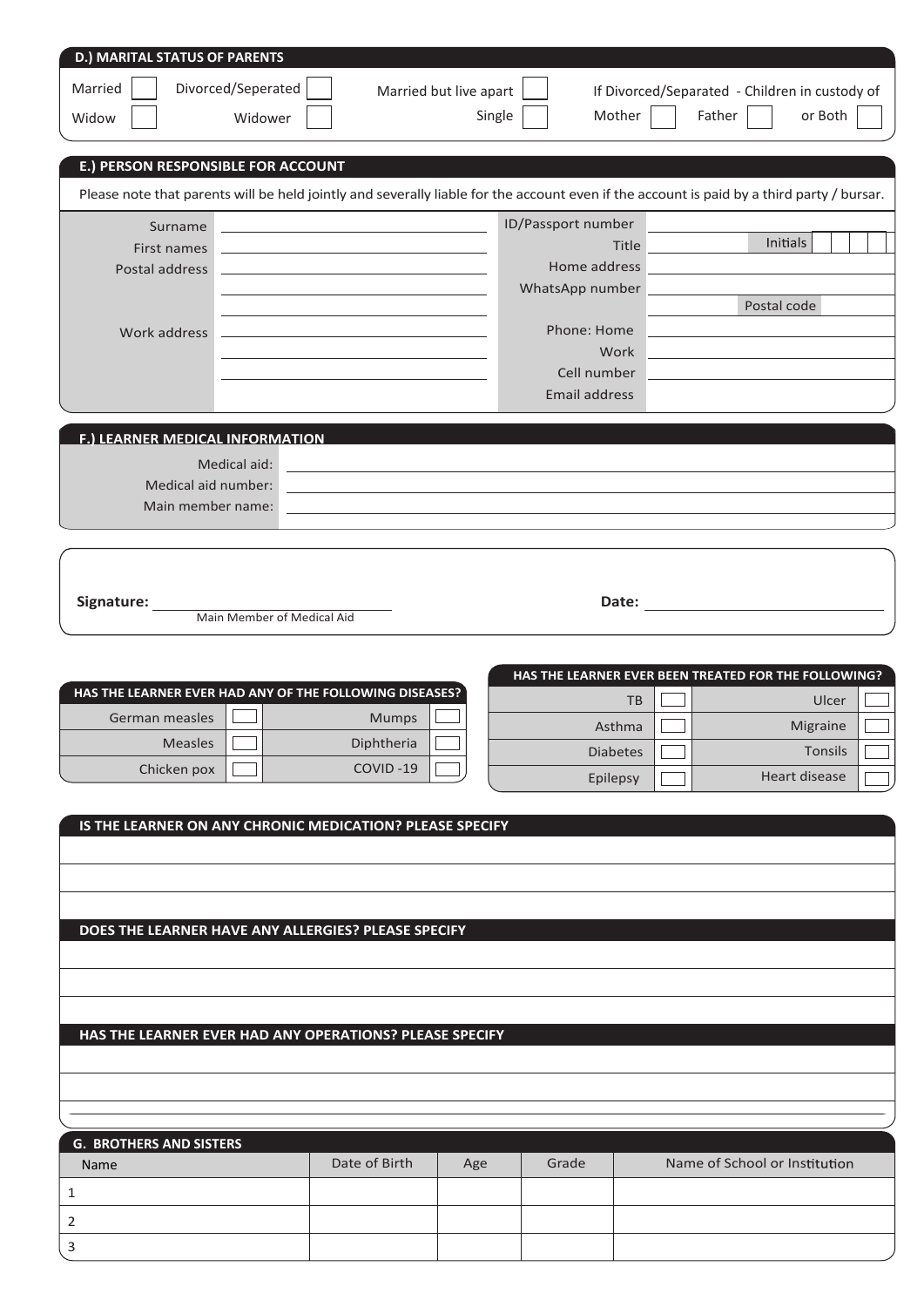| H.) DETAILS OF ALTERNATIVE CONTACTS IN THE CASE OF EMERGENCY (OTHER THAN IN SECTION C & D) |                                                                                                                       |              |                                                                                                                       |  |  |
|--------------------------------------------------------------------------------------------|-----------------------------------------------------------------------------------------------------------------------|--------------|-----------------------------------------------------------------------------------------------------------------------|--|--|
| Surname:                                                                                   | <u> 2002 - John Stein, Amerikaansk politiker (</u> † 1838)                                                            | Surname:     | <u> 1989 - Andrea State Barbara, amerikan personal di personal dengan personal dengan personal dengan personal de</u> |  |  |
| First names:                                                                               | <u> 1989 - Johann Harry Harry Harry Harry Harry Harry Harry Harry Harry Harry Harry Harry Harry Harry Harry Harry</u> | First names: | <u> 1980 - Jan Samuel Barbara, martin da shekara 1980 - An tsara 1980 - An tsara 1980 - An tsara 1980 - An tsara</u>  |  |  |
| Address:                                                                                   | the contract of the contract of the contract of the contract of the contract of the contract of the contract of       | Address:     | <u> 1980 - Johann Stein, mars an deus Amerikaansk kommunister (</u>                                                   |  |  |
| Tel $(h)$ :                                                                                | Tel $(w)$ :                                                                                                           | Tel (h):     | Tel $(w)$ :                                                                                                           |  |  |
| Cell number:                                                                               | <u> 1980 - Jan Stein Berlin, amerikan besteht besteht aus der Stein Berlin und der Stein Berlin und der Stein Be</u>  | Cell number: | <u> 1980 - Jan Samuel Barbara, martin a shekara 1980 - An tsa a tsa a tsa a tsa a tsa a tsa a tsa a tsa a tsa a t</u> |  |  |
|                                                                                            |                                                                                                                       |              |                                                                                                                       |  |  |
|                                                                                            |                                                                                                                       |              |                                                                                                                       |  |  |

| I.) AGREEMENT BETWEEN ST FRANCIS COLLEGE AND THE UNDERSIGNED                                                                                                                                                                                                                                                                                                                                                                                                                                                                                                                                                                                                                                                                                                                                                                                                                                             |                     |
|----------------------------------------------------------------------------------------------------------------------------------------------------------------------------------------------------------------------------------------------------------------------------------------------------------------------------------------------------------------------------------------------------------------------------------------------------------------------------------------------------------------------------------------------------------------------------------------------------------------------------------------------------------------------------------------------------------------------------------------------------------------------------------------------------------------------------------------------------------------------------------------------------------|---------------------|
| 1. Declaration and Undertaking: I declare that the particulars furnished on this form are true and correct, and I undertake to<br>comply with the rules, regulations, decisions and policies of the school, and any amendments thereto, which may be<br>applicable to learners and parents in general. I declare that I have perused the applicable school rules and policies and<br>understand the contents thereof and accept it as binding on myself and the learner concerned.                                                                                                                                                                                                                                                                                                                                                                                                                       | <b>Initial Here</b> |
| 2. School Fees: I declare that my child is attending a private institution which relies on the regular monthly payment of school<br>fees as stipulated in this agreement. I consent to an affordability check and sharing of my personal information with a third<br>party for the purpose of arrears/legal debt collection. I understand that non-payment of school fees is a breach of the<br>agreement.                                                                                                                                                                                                                                                                                                                                                                                                                                                                                               | <b>Initial Here</b> |
| I have taken note of the school fees as published and available from the school office. I have read, understood, and accept<br>the financial policy of the school. I accept full responsibility for all amounts due to the school and I agree to pay the school<br>fees strictly according to due dates, failing which the account will be handed over to debt collectors and that I will be liable<br>for the collection costs.                                                                                                                                                                                                                                                                                                                                                                                                                                                                         |                     |
| No learner with an outstanding balance for the previous year will be re-registered unless the outstanding balance is paid in<br>full. Should school fees be in arrears, the school reserves the right to deny learners access to aftercare, transport, trips and<br>excursions and school functions. School fees are payable monthly in advance, on or before the 7th of each month.                                                                                                                                                                                                                                                                                                                                                                                                                                                                                                                     |                     |
| The school reserves the right to not accept a registration based on affordability, academic and disciplinary record and<br>incomplete application. Payment by debit order is the mandatory method of payment. The school has the right to change re-<br>registration fee annually for current learners to reserve space for the following academic year.                                                                                                                                                                                                                                                                                                                                                                                                                                                                                                                                                 |                     |
| 3. Indemnity: I hereby give permission that he/she may attend any excursion organised by the school with the permission of<br>the principal. I understand that he/she will sometimes have to travel by bus or taxi to different venues of educational value.<br>These trips will have to be paid for when organised. The school will use the best transport available at the lowest cost. I<br>accept that the school will take the necessary precautions to ensure the safety of my child. I will, however, not hold the<br>school responsible in case of an accident, loss of limb or life, or any other damages to her/his person or property. I also<br>understand that this arrangement is necessary because it is sometimes difficult to get hold of parents to sign a letter of<br>consent before a trip can take place. In such instances the child is unfairly prevented from attending a trip. | <b>Initial Here</b> |
| 4. St Francis College Values: I undertake to uphold the values of the school whenever I am involved in school<br>related functions or activities. I will also be available to attend parents' meetings and functions to support the education of<br>my child.                                                                                                                                                                                                                                                                                                                                                                                                                                                                                                                                                                                                                                            | <b>Initial Here</b> |
| I will respond timeously to letters, e-mails, SMS, and calls made by the school. I undertake to keep all personal contact<br>details always updated.                                                                                                                                                                                                                                                                                                                                                                                                                                                                                                                                                                                                                                                                                                                                                     |                     |

**Please note that registration is only confirmed when the application has been authorized by the school principal. The applicant will receive a letter if they have not been accepted for final admission to the school.**

| <b>Father / Legal Guardian</b>                                             | Mother / Legal Guardian                                                                                                                                                                                                                                                                                                                                                                                                                        |             | <b>0.b.o. ST FRANCIS COLLEGE</b>                                                                                                                                                                                               |
|----------------------------------------------------------------------------|------------------------------------------------------------------------------------------------------------------------------------------------------------------------------------------------------------------------------------------------------------------------------------------------------------------------------------------------------------------------------------------------------------------------------------------------|-------------|--------------------------------------------------------------------------------------------------------------------------------------------------------------------------------------------------------------------------------|
| Date: _____________________________                                        |                                                                                                                                                                                                                                                                                                                                                                                                                                                |             | Date: the contract of the contract of the contract of the contract of the contract of the contract of the contract of the contract of the contract of the contract of the contract of the contract of the contract of the cont |
| <b>OFFICE USE</b><br><b>ACCEPTED</b><br><b>REJECTED</b><br><b>REMARKS:</b> | FAMILY CODE: ______________________<br>GRADE & CLASS: ________________________<br><b>YEARS IN GRADE ABOVE:</b> The contract of the contract of the contract of the contract of the contract of the contract of the contract of the contract of the contract of the contract of the contract of the contract of the co<br><u> 1989 - Johann Stoff, deutscher Stoff, der Stoff, der Stoff, der Stoff, der Stoff, der Stoff, der Stoff, der S</u> | <b>DATE</b> | <b>AUTHORISED BY</b><br>Signature<br>/20<br><b>AMOUNT PAID</b>                                                                                                                                                                 |
| Payment method: Cash                                                       | Debit Order<br>EFT.<br>Card                                                                                                                                                                                                                                                                                                                                                                                                                    |             | R<br>Receipt<br>Number                                                                                                                                                                                                         |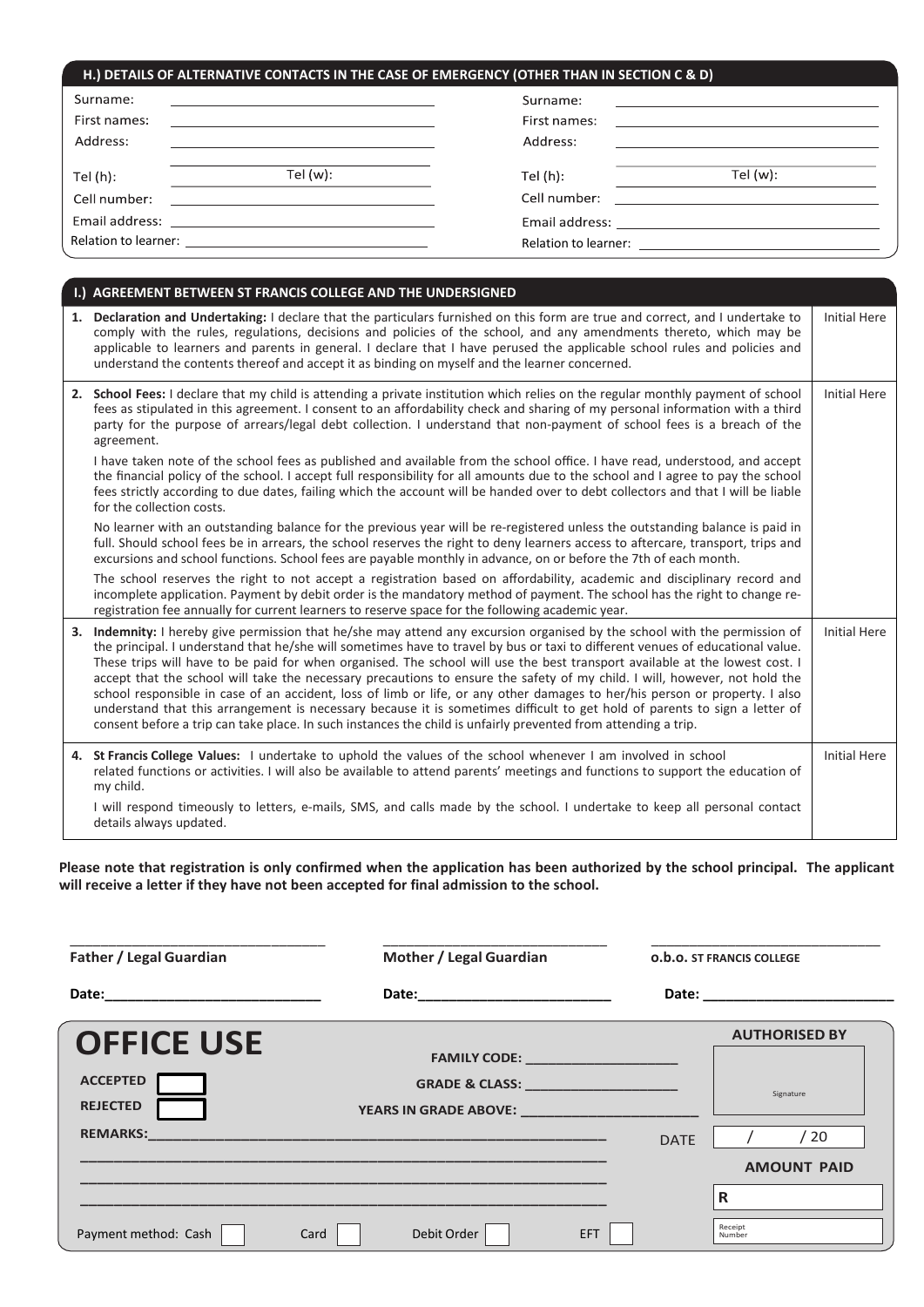

**ST FRANCIS COLLEGE**

## **CONSENT TO SHARING OF PERSONAL INFORMATION Annexure A**

### **CONSENT TO SHARING OF PERSONAL INFORMATION**

The parent/guardian and/or debtor by signing this document, hereby consents to the use of their and / or the child's personal information contained herein and that:

- The Parents acknowledge that they have read the contents of the Privacy Policy, available at the school or on the school's website, and consent to abide with the terms and conditions contained therein. The school specifically draws the Parents' attention to the Personal Information we will collect, how we will collect the information and how the information collected will be used, as contained in section 35 (thirty-five) of the Protection of Personal Information, Act 4 of 2013.
- The Parents acknowledge that informal photographs may be taken of the Learners and/or the Parents at various school events or whilst on the School Premises and that insofar as these photographs are placedin the possession or control of the school these photographs might be used by the school in the electronic or printed media such as websites, newspapers, advertisements, magazines, and various othersources. The Parents' consent to the use of the photographs as mentioned in this clause.
- Neither the School nor any of their managers, representatives, staff members, other employees, and/or director of the school, will be liable for any loss or damage that either the Parents or any Learner suffer as a result of the school furnishing any opinion or making any statement or disclosure of information if carried out in accordance with the provisions of the Privacy Policy.
- The school undertakes to exercise reasonable care with a view to ensuring that the provision of any information concerning a Learner is accurate, and any opinion given regarding a Learner's ability, aptitudeand character is fair.
- The Parent hereby provides its consent to the school to distribute the Parents' names and contact details to any other responsible persons authorised or delegated by the School for any School related purpose.
- The Parent has the right to request a copy of the Personal Information the School holds.
- The school specifically draws the Parents' attention to the PAIA Manual available at the school or on the school's website, on the process to update, correct and or delete personal information.

| 1. Full names of parent/guardian:                    |                                                   |       |                                                                            |  |
|------------------------------------------------------|---------------------------------------------------|-------|----------------------------------------------------------------------------|--|
| Relation to the learner:                             |                                                   |       |                                                                            |  |
| Signature:                                           | <u> 1989 - Johann Barbara, martxa alemaniar a</u> | Date: | the control of the control of the control of the control of the control of |  |
|                                                      |                                                   |       |                                                                            |  |
| 2. Full names of person responsible for the account: |                                                   |       |                                                                            |  |
| Relation to the learner:                             |                                                   |       |                                                                            |  |
| Signature:                                           |                                                   | Date: |                                                                            |  |